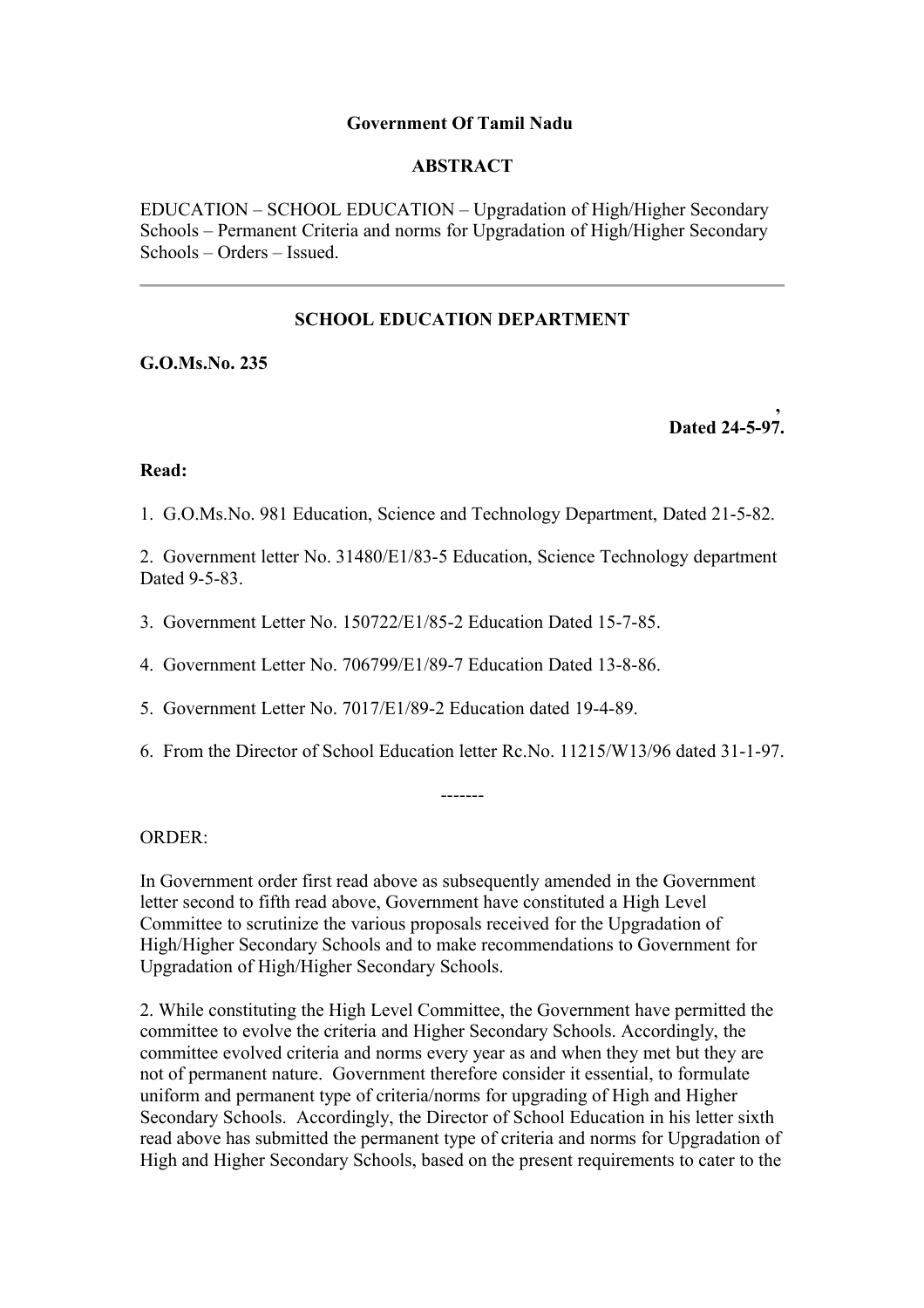educational needs of the area, high and higher secondary schools and requested approval of the same.

3. The Government, after careful examination, direct that the criteria and norms as detailed in the annexure I and II to this order be followed for upgradation of Government/Panchayat Union/Corporation/Municipality Middle schools into High Schools and for upgradation of High schools into Higher Secondary Schools from 1997 acadmic year.

4. This order issued with the concurrence of the Finance Department vide its U.O.No. 2390/FS/P/97 dated 16-5-97.

#### // BY ORDER OF THE GOVERNOR //

#### M.A.GOWRISHANKAR, SECRETARY TO GOVERNMENT,

To

The Director of School Education, Chennai – 6. The Joint Secretary to Government (School Education) School Education Department, Chennai-9.

Copy to:

The Finance Department, Chennai-9.

The Adi Dravidar and Tribal Welfare Department, Chennai-9.

The Municipal Administration and Water Supply Department, Chennai-9.

The Senior Personal Assistant to Minister(Education), Chennai-9.

The School Education Department(HS), Chennai

#### **ANNEXURE – I.**

## **NORMS FOR UPGRADATION OF GOVERNMENT/PANCHAYAT UNION/ CORPORATION/ MUNICIPALITY MIDDLE SCHOOLS INTO HIGH SCHOOLS EVERY YEAR.**

#### \*\*\*\*\*\*

The number of schools to be selected for the year may be fixed by the Government depending upon the budget provision.

The schools should possess five acres of play area for Boys High School and Coeducation High School and three acres of play area for Girls High School.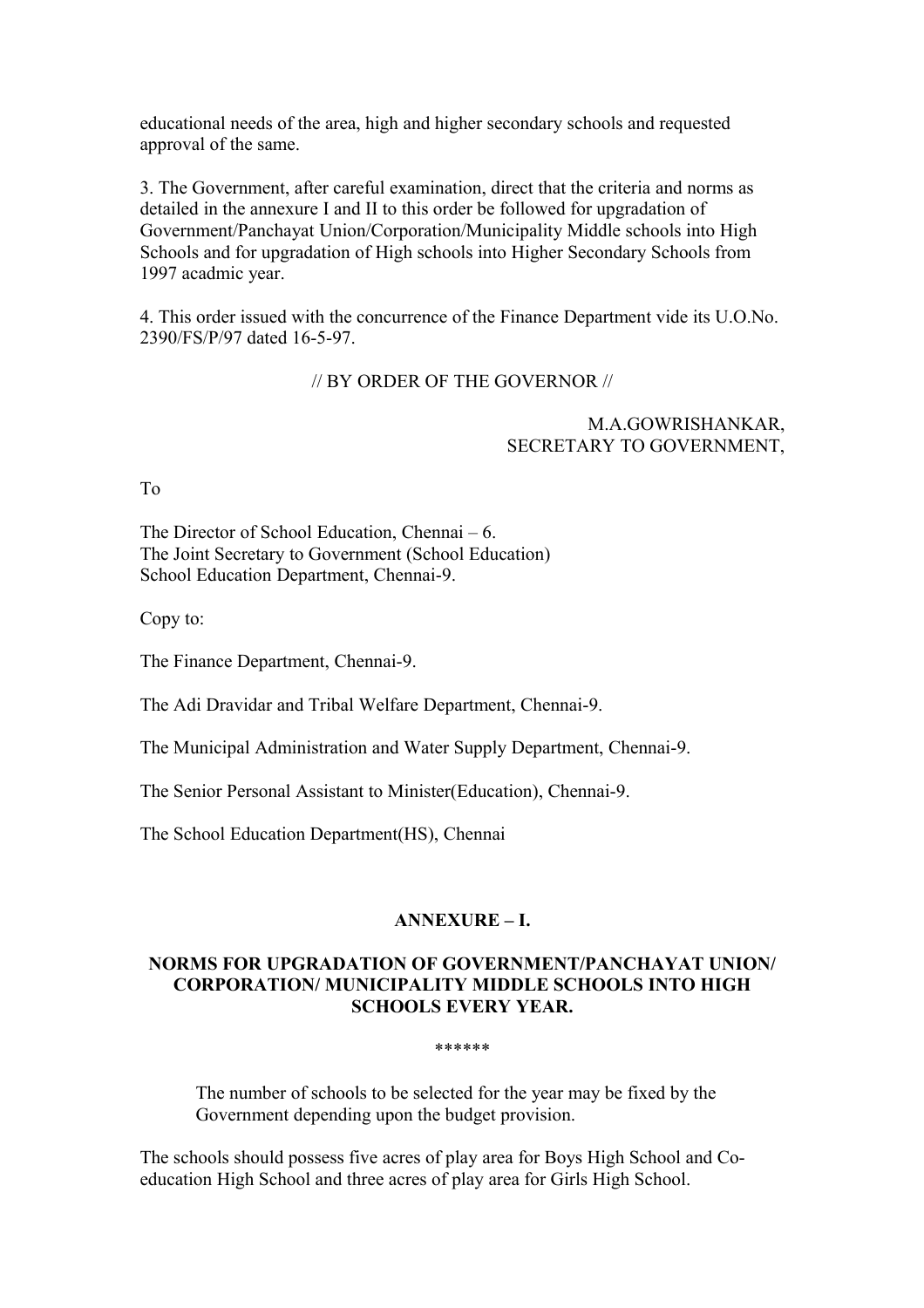The schools should have remitted the Public contribution fixed by Government from time to time fully.

Priority to be given to the schools located in hill areas.

Priority to be given to the schools located in area where the population of Adidravidas is high.

The proposals for upgradation of Girls schools may be given due consideration.

The strength in Standard VIII should not be less than 50 pupils-relaxation in strength may be considered in the case of Adi-dravida schools.

Priority to be given to the schools where the feeder schools and the HIgh Schools already functioning in that area do not meet the demand of the population of school age children of that area.

The school should have adequate buildings, accommodation and other infrastructure factilities.

The minimum distance between one high school and another high school for the purpose of upgradation shall be 5 kms.

#### \*\*\*\*\*\*

#### **ANNEXURE – II**

## **CRITERIA AND NORMS FOR UPGRADATION OF HIGHER SECONDARY SCHOOLS.**

The number of schools to be selected for the year may be fixed by the Government depending upon the budget provision of the respective year.

The schools, other than in urban areas shall have five acres of land and Schools in urban areas shall have three acres of land inclusive of play ground area

The schools should have adequate buildings, accommodation and other infrastructure facilities.

The strength in Standard X of the proposed school should not be less than 100. However, this may relaxed in respect of Adi-dravida schools

First priority shall be given to the schools which have remitted the public contribution fixed by the Government from time to time in full.

Priority shall be given for the opening of Girls institutions.